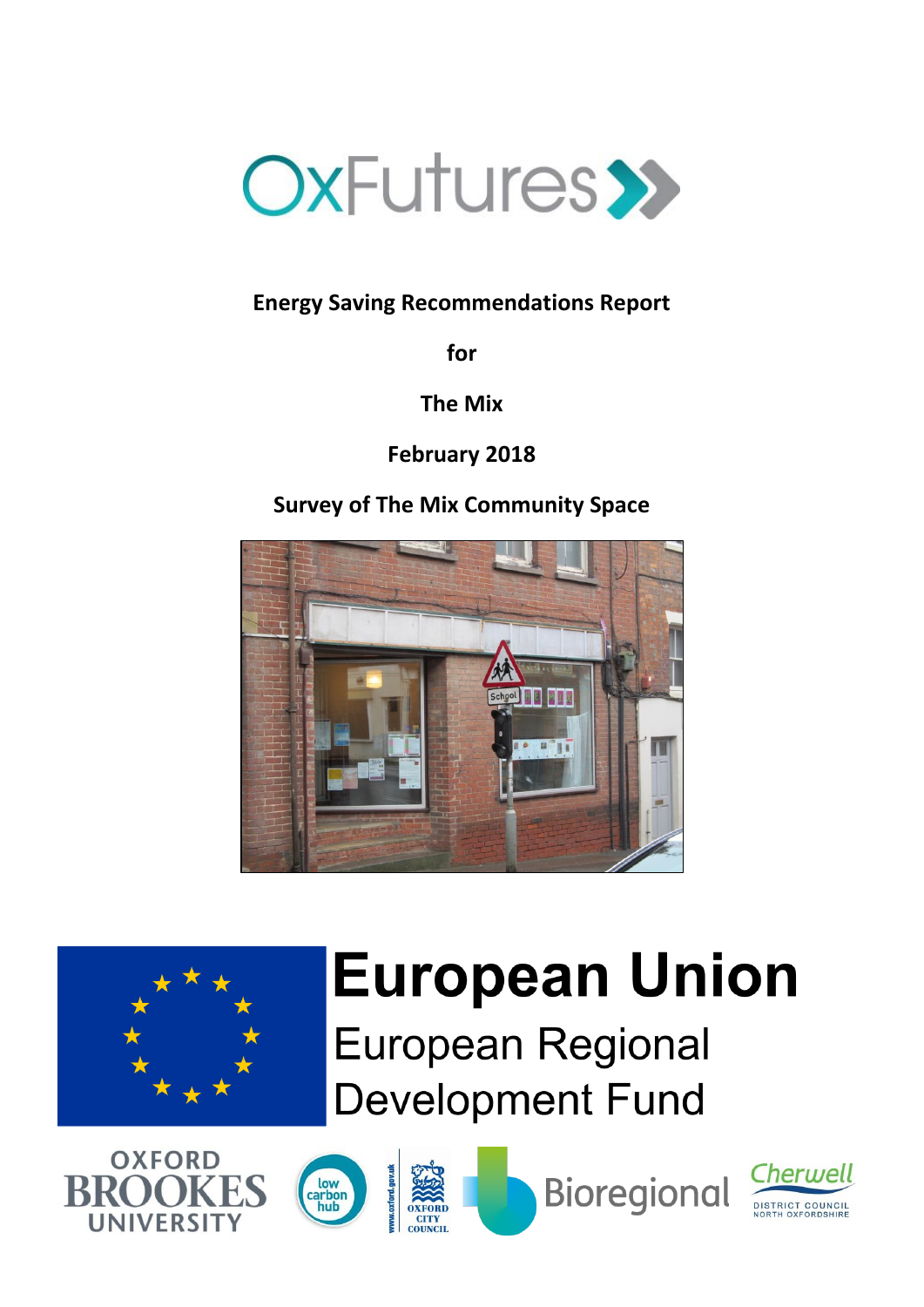# **ORGANISATION OVERVIEW**

## **Report overview**

EiE carried out a site visit and met with Jo Harvey. All recommendations in this report are based on information and observations obtained during the site visit and information subsequently provided. The report is set out in order of recommended priority based on ease of implementation, carbon impact, cost and factors discussed on site.

| <b>Client details</b>    |                          |                            |  |
|--------------------------|--------------------------|----------------------------|--|
|                          |                          | 15 Mill Street             |  |
| <b>Organisation name</b> | The Mix                  | Wantage                    |  |
|                          |                          | <b>OX12 9AB</b>            |  |
| <b>Contact names</b>     | Mim Norvell<br>Jo Harvey | mimnorvell@gmail.com       |  |
|                          |                          | joharvey100@gmail.com      |  |
|                          |                          | 07969 797 322              |  |
| Date of site visit       | 13/02/2018               | Carried out by Moira Dorey |  |

#### **Energy savings recommendations - summary**

Below is a summary of the opportunities recommended in this report. Costs and savings have been estimated using available information; an explanation is provided in detail for each opportunity. Estimations have been made based on energy data provided.

| Opportunity                | <b>Savings</b><br>(kWh / yr) | <b>Savings</b><br>(f / yr) | Cost<br>(£) | <b>Initial</b><br>payback | <b>Carbon Impact</b><br>(tCO <sub>2</sub> e / yr) |
|----------------------------|------------------------------|----------------------------|-------------|---------------------------|---------------------------------------------------|
| Add draught proofing to    | 0                            | 0                          | 5           | n/a                       | 0.00                                              |
| external door              |                              |                            |             |                           |                                                   |
| Install secondary glazing  | 84                           | 15                         | 105         | 6.98                      | 0.03                                              |
| Install low-output heater  | 0                            | $\mathbf 0$                | 27          | n/a                       | 0.00                                              |
| in toilet                  |                              |                            |             |                           |                                                   |
| Update lighting to LED     | 14                           | 3                          | 12          | 4.79                      | 0.01                                              |
| Install electric wall      | $\mathbf 0$                  | $\mathbf 0$                | 2,000       | n/a                       | 0.00                                              |
| mounted heaters            |                              |                            |             |                           |                                                   |
| Provide signage            | 42                           | 8                          | $\Omega$    | 0.00                      | 0.02                                              |
| Add cavity wall insulation | 84                           | 18                         | 325         | 43.21                     | 0.02                                              |
| <b>TOTAL</b>               | 224 kWh/yr                   | £44/yr                     | £2,474      |                           | 0.08 tCO <sub>2</sub> e / yr                      |

#### **Site details**

The Mix Community Space is located in the centre of Wantage in a leased building thought to have been built in the 1910's. It is used for approximately 30 hours a week as a multi-purpose community space with a room available to hire, a range of workshops and hot-desking space. It is heated with mobile oil-filled electric heaters. The Mix hopes to improve the building and increase its use over the coming months.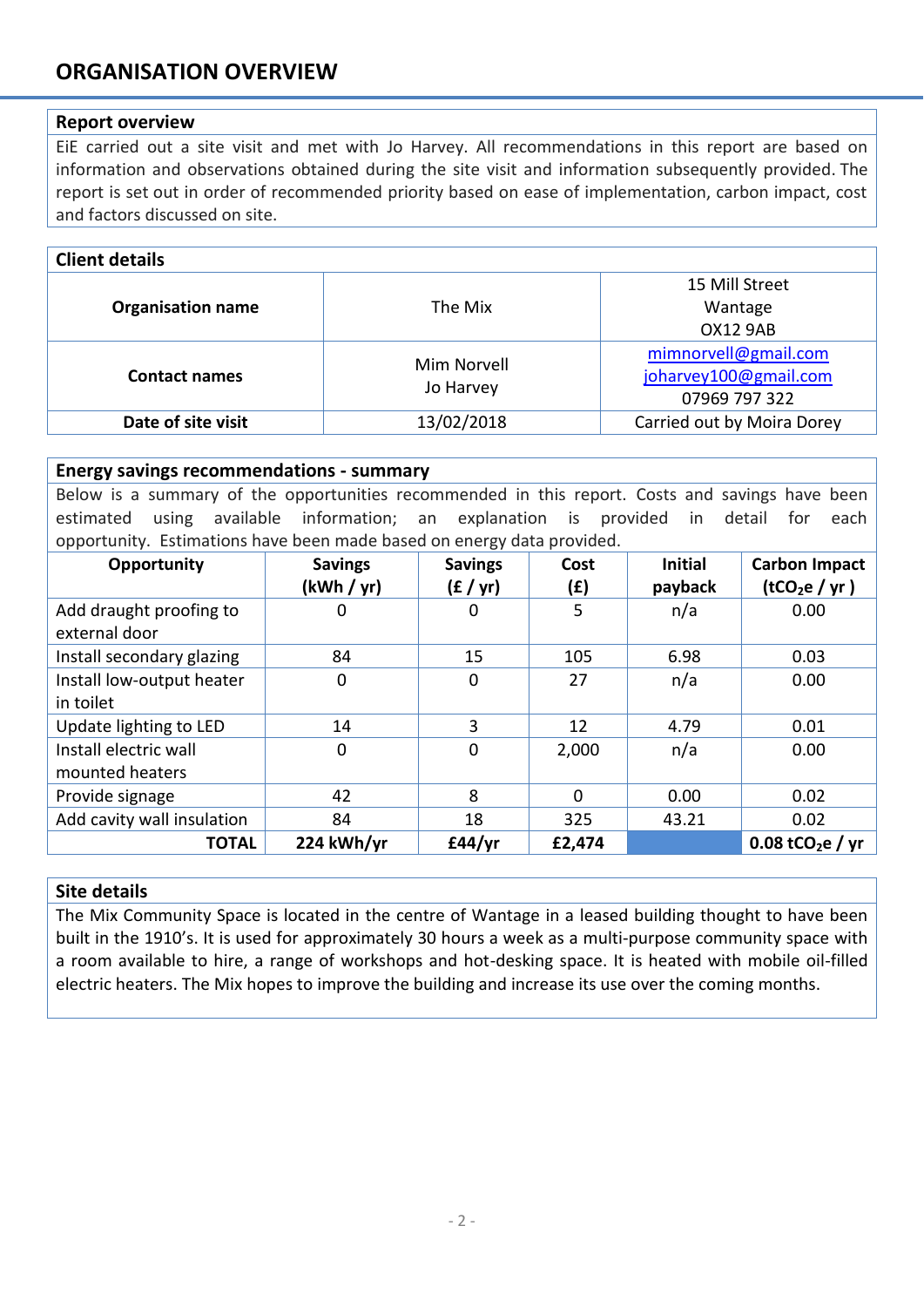# **ENERGY PROFILE**

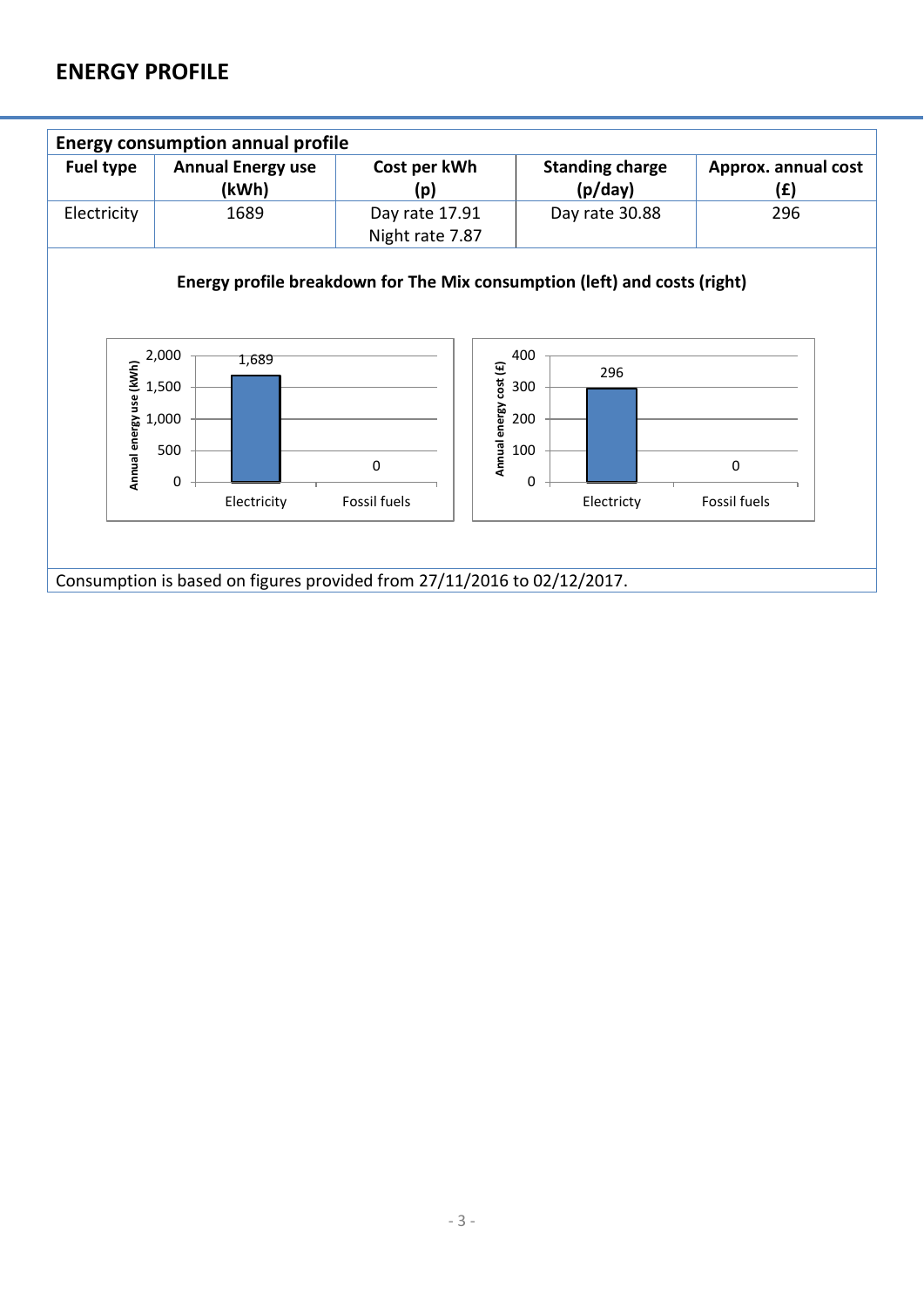| Add draught proofing to external doors |                   |                      |  |
|----------------------------------------|-------------------|----------------------|--|
| <b>Energy saving (kWh)</b>             | Cost saving $(f)$ | Cost of action $(f)$ |  |
|                                        |                   |                      |  |
|                                        |                   |                      |  |



You have successfully added draught strips to most of gaps previously identified around the front door however there is a draught from a remaining gap (see image).

Heat will escape in winter through any gaps around the door; draught proofing will greatly reduce this.

An example of draught stripping can be found online here: [http://www.screwfix.com/p/stormguard-door-window-strips-brown-1-](http://www.screwfix.com/p/stormguard-door-window-strips-brown-1-05m-5-pack/35308) [05m-5-pack/35308](http://www.screwfix.com/p/stormguard-door-window-strips-brown-1-05m-5-pack/35308)

You may also be able to get your neighbour who previously carried out the work to add further draught-proofing to the remaining gap in the door.

## **Actions**

Add draught stripping to the door or door frame.

# **Costs and savings**

Savings are negligible but this action will help reduce discomfort in winter months. Costs is estimated at £5 for materials and this work could be carried out by a volunteer.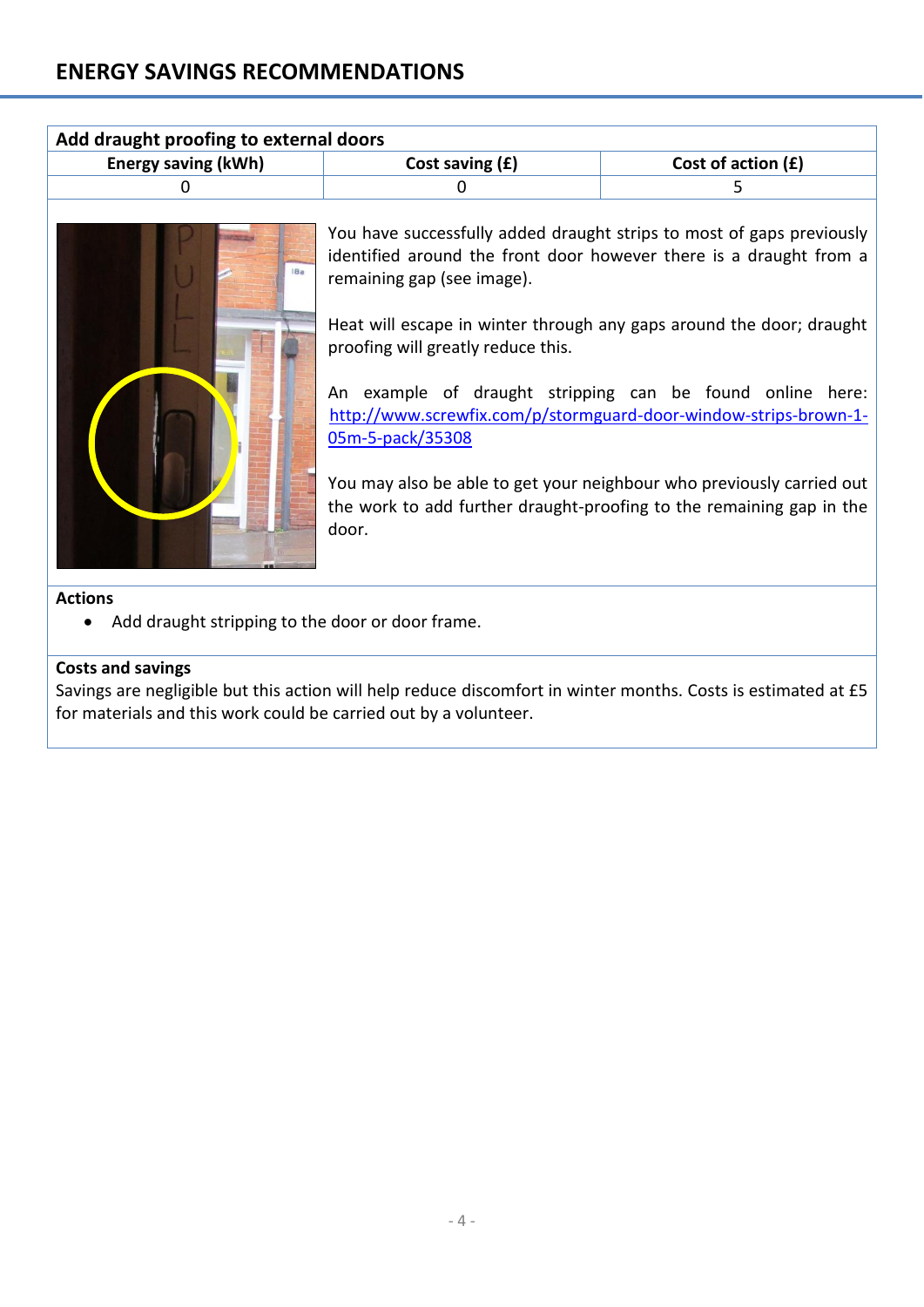| Install secondary glazing                              |                                                                                           |                                                                                                                                                                                                                                                                                                                                                                                                                                                                                                                                                                                                |  |
|--------------------------------------------------------|-------------------------------------------------------------------------------------------|------------------------------------------------------------------------------------------------------------------------------------------------------------------------------------------------------------------------------------------------------------------------------------------------------------------------------------------------------------------------------------------------------------------------------------------------------------------------------------------------------------------------------------------------------------------------------------------------|--|
| <b>Energy saving (kWh)</b>                             | Cost saving $(f)$                                                                         | Cost of action (£)                                                                                                                                                                                                                                                                                                                                                                                                                                                                                                                                                                             |  |
| 84                                                     | 15                                                                                        | 105                                                                                                                                                                                                                                                                                                                                                                                                                                                                                                                                                                                            |  |
|                                                        | comfortable in cold weather.<br>removed in summer.                                        | The three small windows at the back of your premises are<br>single glazed. Secondary glazing installed inside of single glazing<br>will reduce heat loss and draughts to help keep the building<br>You regularly open these windows in summer. Double or single<br>secondary glazing that will allow you to open the windows is<br>going to be expensive in relation to your energy bills and would<br>be need to be professionally installed. However there are a<br>couple of solutions that would reduce draughts from these<br>windows in winter that could be installed by volunteers and |  |
| One option is removable magnetic perspex glazing. See: |                                                                                           |                                                                                                                                                                                                                                                                                                                                                                                                                                                                                                                                                                                                |  |
| http://www.magneglaze.co.uk/index.php                  |                                                                                           |                                                                                                                                                                                                                                                                                                                                                                                                                                                                                                                                                                                                |  |
|                                                        | https://www.theplasticpeople.co.uk/uses/secondary-glazing/magnetglaze-double-glazing-kit/ |                                                                                                                                                                                                                                                                                                                                                                                                                                                                                                                                                                                                |  |
|                                                        | https://www.twplastics.co.uk/Categories/42/secondary-double-glazing-kits                  |                                                                                                                                                                                                                                                                                                                                                                                                                                                                                                                                                                                                |  |

Another option is seasonal secondary glazing film. See: <https://www.wickes.co.uk/Wickes-Seasonal-Secondary-Glazing-Film-6m2/p/210014>

We would recommend the removable magnetic Perspex glazing option as it can be removed and replaced again and again. The secondary glazing film, while less expensive, needs to be replaced every year.

## **Actions**

- Discuss window draught proofing options with volunteers.
- Obtain quotes from several perspex glazing companies many will offer on-line quotes.
- Install secondary glazing in time for next winter.

## **Costs and savings**

The cost to add magnetic Perspex secondary glazing is estimated at 3 windows  $x \text{ f35} = \text{f105}$ . Savings assume that this will reduce heating costs by 10% and that heating represents 50% of your electricity bill.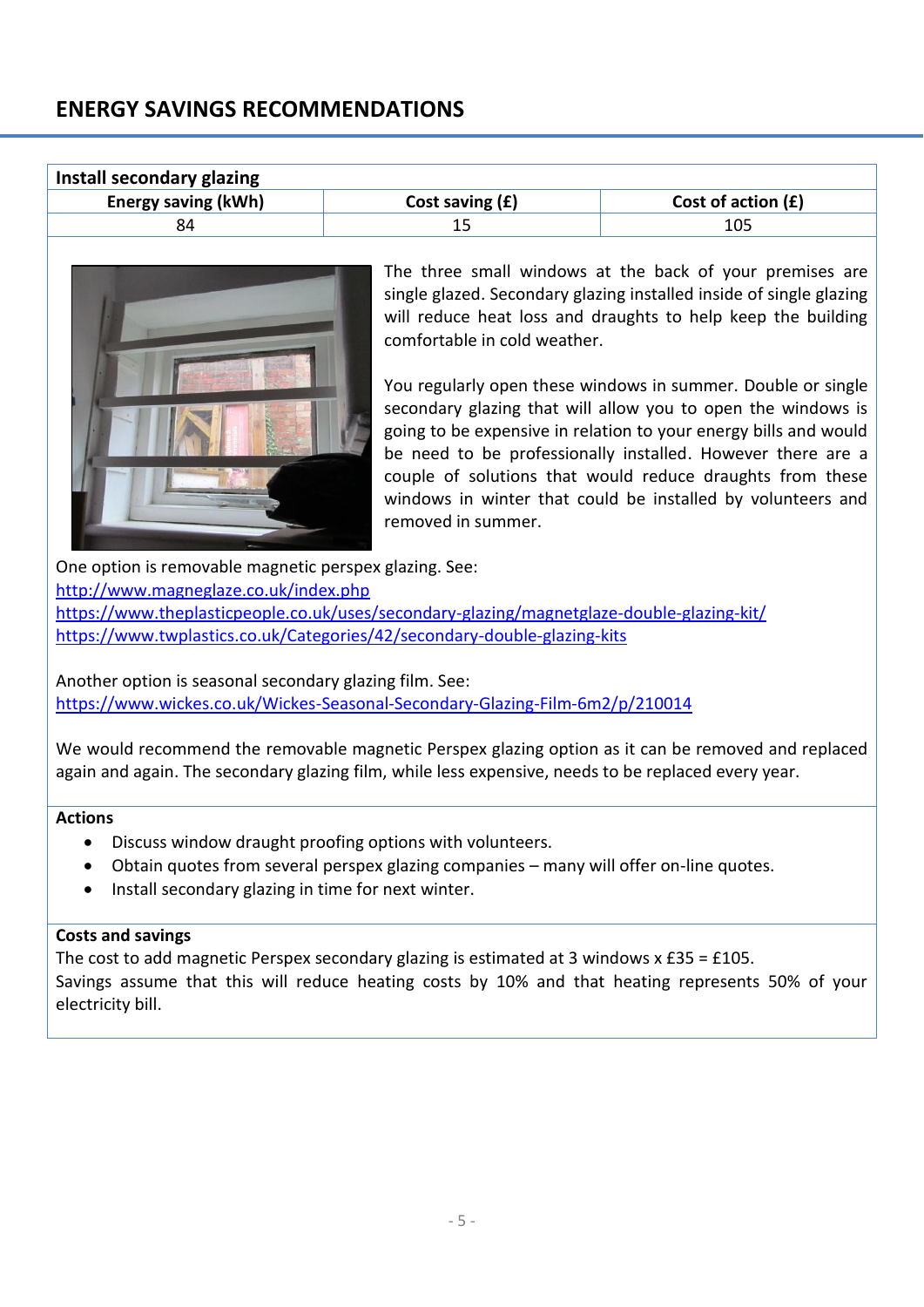| Install low-output heater in toilet |                   |                      |  |
|-------------------------------------|-------------------|----------------------|--|
| <b>Energy saving (kWh)</b>          | Cost saving $(f)$ | Cost of action $(f)$ |  |
|                                     |                   |                      |  |

Your toilet is currently unheated. As the toilet has an outside wall you risk the chance of frozen pipes in winter. Additionally, in order to make the entire building a welcoming space, the toilet should be heated. Adding a low-output electric heater in the toilet will take the chill off the room without wasting energy.



The least expensive models have no thermostat. For example: [https://www.tlc](https://www.tlc-direct.co.uk/Products/HETH452.html)[direct.co.uk/Products/HETH452.html.](https://www.tlc-direct.co.uk/Products/HETH452.html) We would recommend however that paying a little more for a model that is thermostatically controlled will reduce running costs in the long run. For example: <https://www.screwfix.com/p/dimplex-ecot2ft-wall-mounted-tubular-heater-80w/1796f> (see image).

When set to a low temperature (e.g. 5oC) this heater can be left on throughout the winter as frost protection. You may want to turn it up to a high setting when you have meetings or workshops in the space in the winter although, to save energy, it should be turned down again after the event.

As an indication of running costs, if this type of heater used 1kW every 24 hours to keep the chill off the room for 4 months of the year the annual running cost would be around £16.

#### **Actions**

- Discuss options for heating the toilet with your volunteer electrician.
- Install appropriate heater with thermostat ensuring that it is a low-output heater (under 100W).

#### **Costs and savings**

Cost for a 2 foot tube heater is £27. There are no savings as this is an additional heater.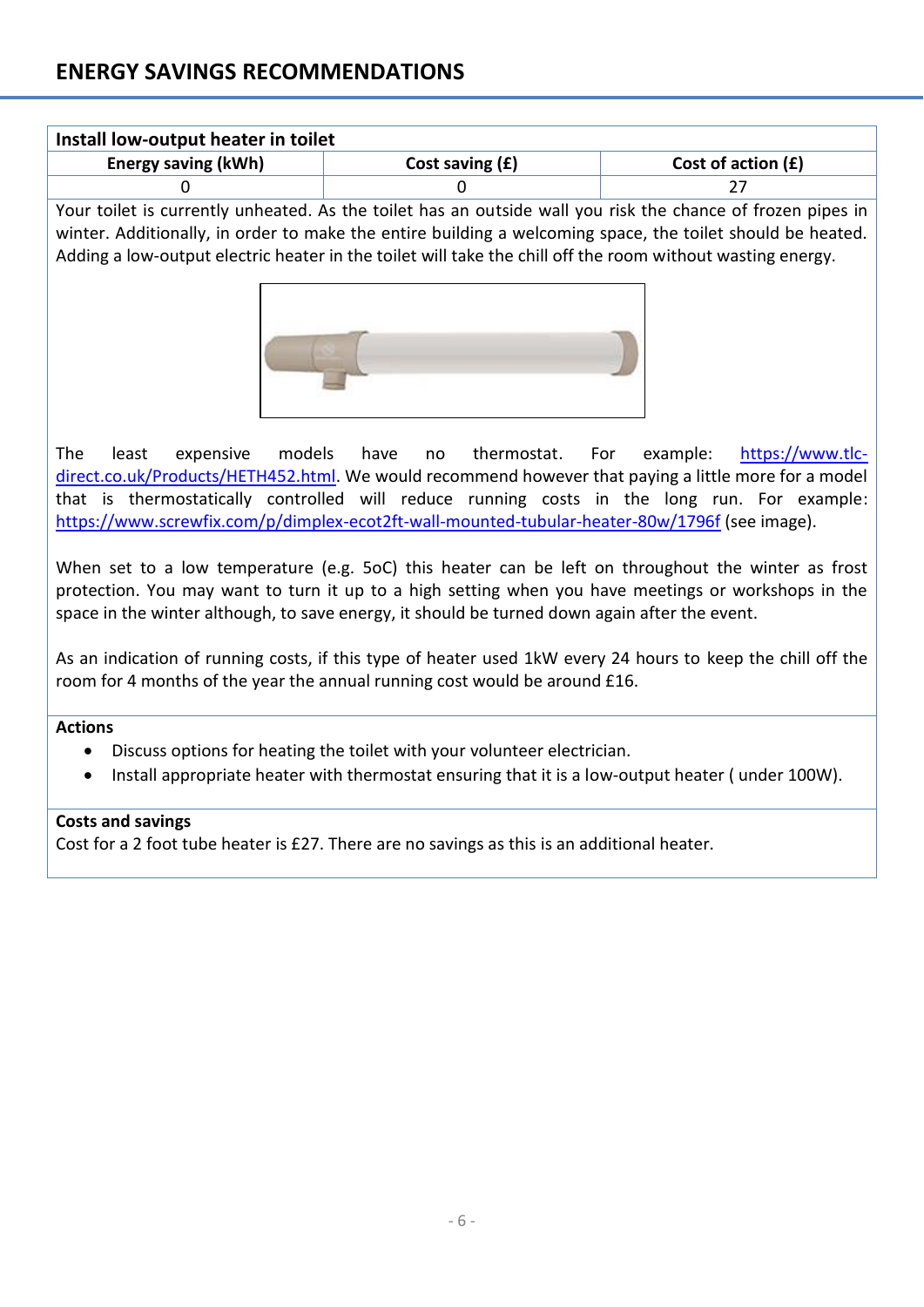| <b>Update lighting to LED</b> |                   |                      |  |
|-------------------------------|-------------------|----------------------|--|
| Energy saving (kWh)           | Cost saving $(f)$ | Cost of action $(f)$ |  |
|                               |                   |                      |  |



The lights in your building are partly CFL bulbs and partly LED bulbs. There are 6 light fittings in the front of the building where the lights are switched on most of the time when the buiding is open. 50% of these lights are LEDs and the other 50% are CFLs. We would recommend that you change out all these remaining lights to LEDs immediately. LEDs are lower wattage and therefore save electricity as well as showcasing LED lighting in this space that promotes sustainable living.

The lights in the rear of the space are much less frequently switched on. We would recommend that you change those bulbs for LEDs when they fail.

When selecting lights consider both the colour temperature preferred (ranging from warm white, cool white or daylight) and the level of brightness needed (measured in lumens). You will see from the image that the colour of the lights are not consistent with each other at the moment.

#### **Actions**

- Exchange CFL bulbs for LEDs bulbs in the front of the space immediately.
- Exchange CFL bulbs for LEDs bulbs in the rear of the space when they fail.

#### **Costs and savings**

Costs are based on 3 LED bulbs at £3 per bulb = £12. Savings are based on 3 lights saving 3W per hour with the lights on for 1560 hours per annum. ( 30 hrs x 52 weeks).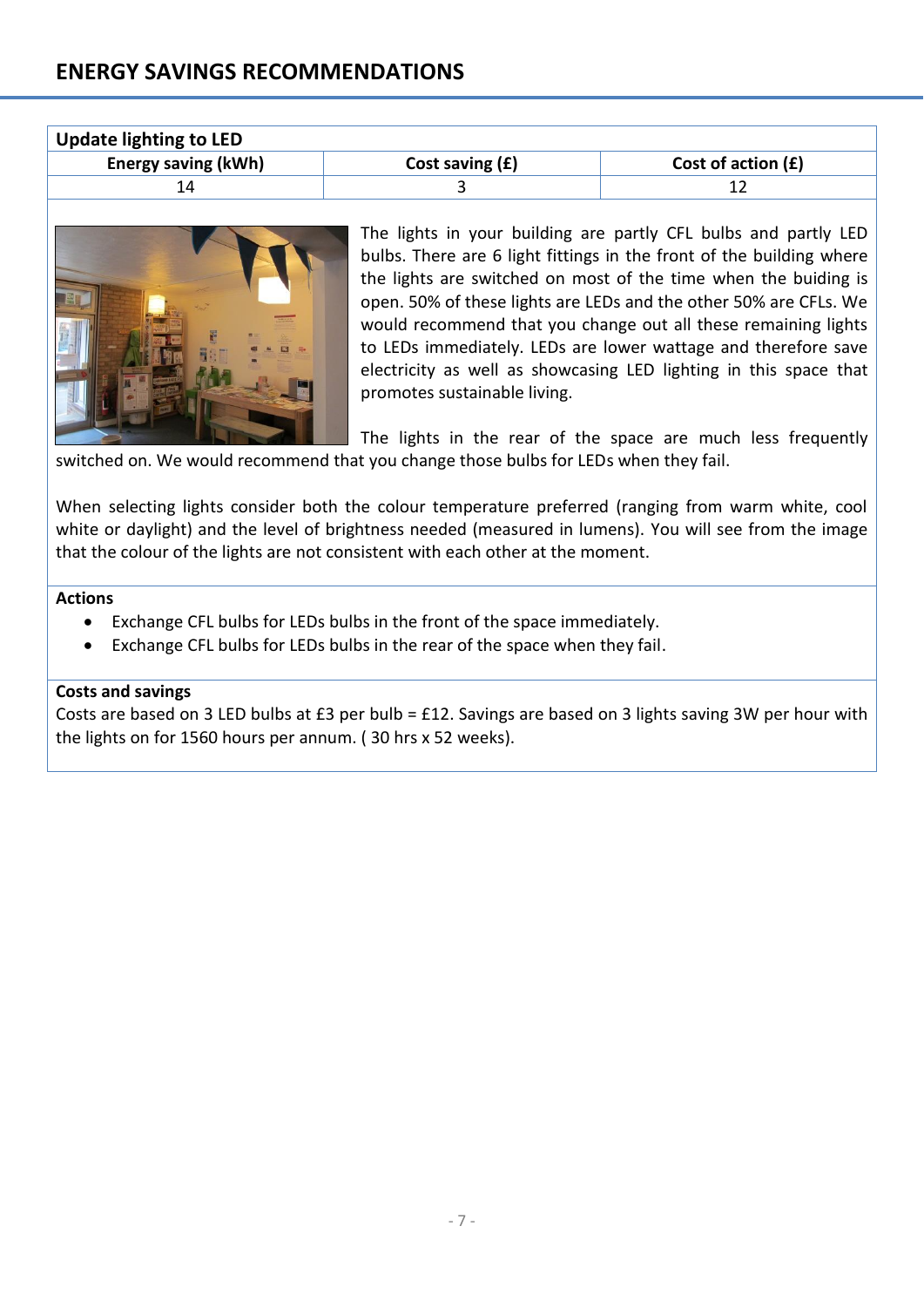| Install electric wall mounted heaters |                   |                      |  |
|---------------------------------------|-------------------|----------------------|--|
| Energy saving (kWh)                   | Cost saving $(f)$ | Cost of action $(f)$ |  |
|                                       |                   | 2,000                |  |

Your space is currently heated with 3 x 2kW mobile heaters that are switched on when the building is in use. There are occasions when users do not turn the heaters off as they leave the premises. These heaters struggle to warm the space on cold days and evenings, and may be discouraging some users from booking the space in the winter for events, workshops and meetings. A more modern heating system is being considered to replace the current mobile heating system.

You have already obtained competitive quotes in 2015 for replacement systems. You are considering night storage heaters with a convection heater top up function or an electric wet radiator heating system. Both systems are a similar cost to install therefore on-going cost of running the system should be considered.

The night storage system benefits from using night rate electricity to charge up the heaters that slowly release heat throughout the day. At the present time you are paying 7.87p/kWh for night rate electricity and 17.91p/kWh for day rate electricity through your preferred supplier Ecotricity. The night rate is therefore less than half the cost of the day rate.

With this in mind, if you choose to continue with Ecotricity, whose day rates are higher than many suppliers, installing modern night storage heaters to take advantage of the excellent night electricity rate may be the preferred option.

Modern night storage heaters have multiple settings to release the heat when it is needed therefore ensure that full training is given when they are purchased and instructions are left for subsequent users.

Additionally, ensure that you purchase combined night storage and convector heaters that allow a heating boost in the evening if the space has cooled down. For example:

[https://www.electricpoint.com/dimplex-cxls24-35kw-combined-automatic-storage-heater-and](https://www.electricpoint.com/dimplex-cxls24-35kw-combined-automatic-storage-heater-and-convec.html?utm_source=googlebase&utm_medium=datafeed&utm_campaign=google-shopping&gclid=EAIaIQobChMI_aq_vsy02QIVDx4bCh10zAIYEAYYAiABEgJG_PD_BwE)[convec.html?utm\\_source=googlebase&utm\\_medium=datafeed&utm\\_campaign=google](https://www.electricpoint.com/dimplex-cxls24-35kw-combined-automatic-storage-heater-and-convec.html?utm_source=googlebase&utm_medium=datafeed&utm_campaign=google-shopping&gclid=EAIaIQobChMI_aq_vsy02QIVDx4bCh10zAIYEAYYAiABEgJG_PD_BwE)[shopping&gclid=EAIaIQobChMI\\_aq\\_vsy02QIVDx4bCh10zAIYEAYYAiABEgJG\\_PD\\_BwE](https://www.electricpoint.com/dimplex-cxls24-35kw-combined-automatic-storage-heater-and-convec.html?utm_source=googlebase&utm_medium=datafeed&utm_campaign=google-shopping&gclid=EAIaIQobChMI_aq_vsy02QIVDx4bCh10zAIYEAYYAiABEgJG_PD_BwE)

# **Actions**

- Obtain quotes for wall-mounted electric heaters from local, qualified electricians. We recommend obtaining at least 3 quotes.
- The quote that you have previously received from M & A suggests that 2 x 3.4kW heaters will be sufficient to heat the space. Check this specification with other contractors when they quote.
- Ensure that the heater is fully guaranteed with a service agreement in place (preferably built into the cost) for a number of years.
- Simple operating instructions are provided by the installer and need to be attached to the heating controls to guide users.

# **Costs and savings**

Quotes already received for new heating systems are approximately £2000. There wil be no saving as this heating system is likely to be at least as expensive as the current system however it will provide a much more welcoming temperature for users.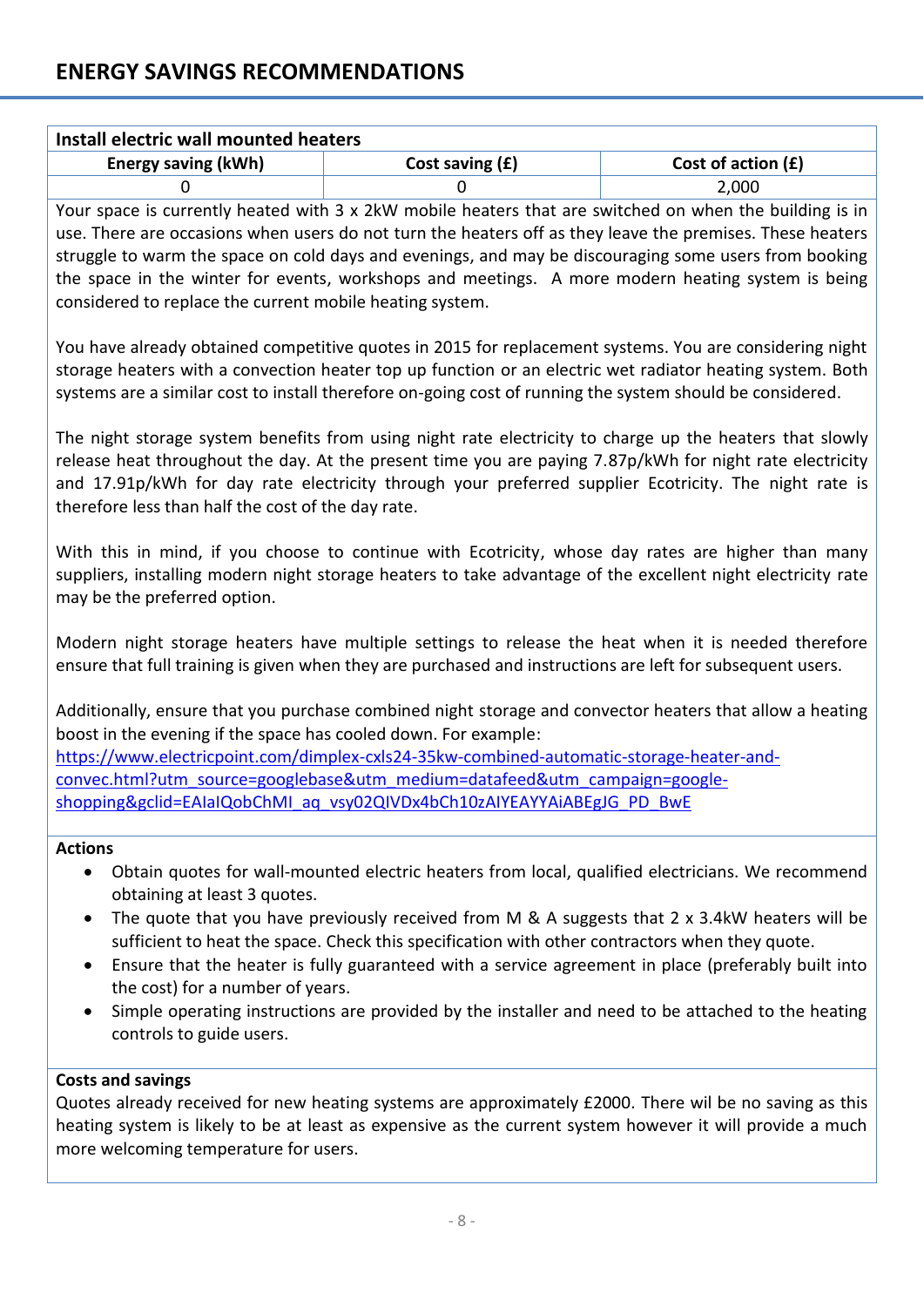| <b>Provide signage</b>     |                   |                      |  |
|----------------------------|-------------------|----------------------|--|
| <b>Energy saving (kWh)</b> | Cost saving $(f)$ | Cost of action $(f)$ |  |
|                            |                   |                      |  |

There is some evidence that users leaving the building after evening events forget to switch off heaters and toilet lights, which wastes energy overnight. If the event is on a Saturday the heaters and / or lights may be left on unnecessarily until someone comes into the building on Monday morning.

Having clear shut-down procedures in written form for all users may remind them of their obligations. This may include a variety of reminders, e.g. checking the back door is locked, turing lights off, unplugging heaters, tidying up etc.

As you currently have some D of E volunteeers with caligraphy skills this instruction could be tastefully written and displayed in a prominent spot for users to read as they leave the premises.

Additionally, a copy of the shut-down procedurues should be included in the hirer agreement paperwork.

## **Actions**

 Engage a volunteer to write simple signage to remind users to turn off heating and lighting as well as other shut-down requirements when they leave the building.

## **Costs and savings**

There is no cost to this action. Savings are based on a 5% reduction in heating costs as a result of the heaters no longer being left on overnight and at weekends.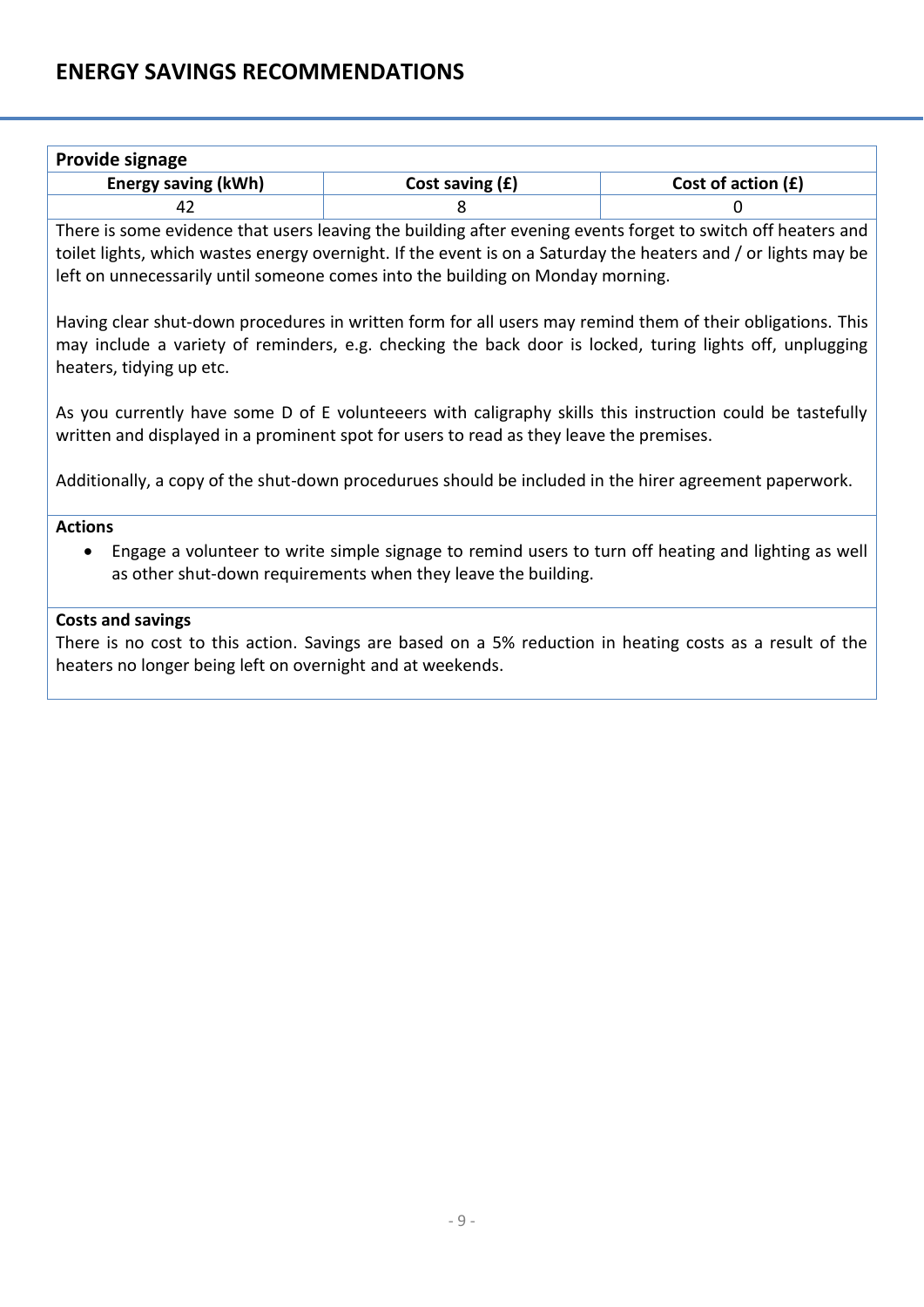| <b>Add cavity wall insulation</b> |                   |                      |  |
|-----------------------------------|-------------------|----------------------|--|
| <b>Energy saving (kWh)</b>        | Cost saving $(f)$ | Cost of action $(f)$ |  |
|                                   |                   | 325                  |  |

The brickwork pattern of the building suggests that it has cavity walls. The date of construction (pre-1980s) suggests that these cavities may well be unfilled. 10% to 30% of heating may be lost through unfilled wall cavities. Increasing insulation will minimize heat losses in winter, reduce heat gains in summer, improve comfort levels for users, and reduce annual energy bills by reducing heating requirements.

Examples of cavity wall insulation can be found here[: https://ciga.co.uk/registered-installers/](https://ciga.co.uk/registered-installers/) <https://www.carbontrust.com/media/19461/ctl176-how-to-implement-cavity-wall-insulation.pdf>

You have already received 2 quotes for this work in 2015, however these quotes would need to be updated. Additionally, it is not clear from the quotes exactly what walls they are planning to fill as they are quoting for different wall areas (80m² versus 110m²).

Identifying all the external walls to your building and getting re-quotes from several contractors on a like for like basis at 2018 prices will allow you to make a more informed decision.

As part of your planning, discuss with your landlord the option of adding insulation to the walls of the flat above at the same time. By splitting the bill this will benefit you both and also improve the insulation of his flat.

## **Actions**

- Discuss cavity wall insulation with your landlord in order to get the flat walls insulated at the same time and share the cost.
- Identify all external walls that will need to be filled.
- Obtain quotes from qualified suppliers for insulating the wall cavities ensuring that quotes are likefor-like.

#### **Costs and savings**

The cost of cavity wall insulation is based on quotes received, identifying the cost on cavity wall insulation as £6/m<sup>2</sup>. It is assumed that the landlord will pay 50% of the total bill. Savings are based on Carbon Trust figures which suggest a 10% reduction in heating costs as a result of adding cavity wall insulation.